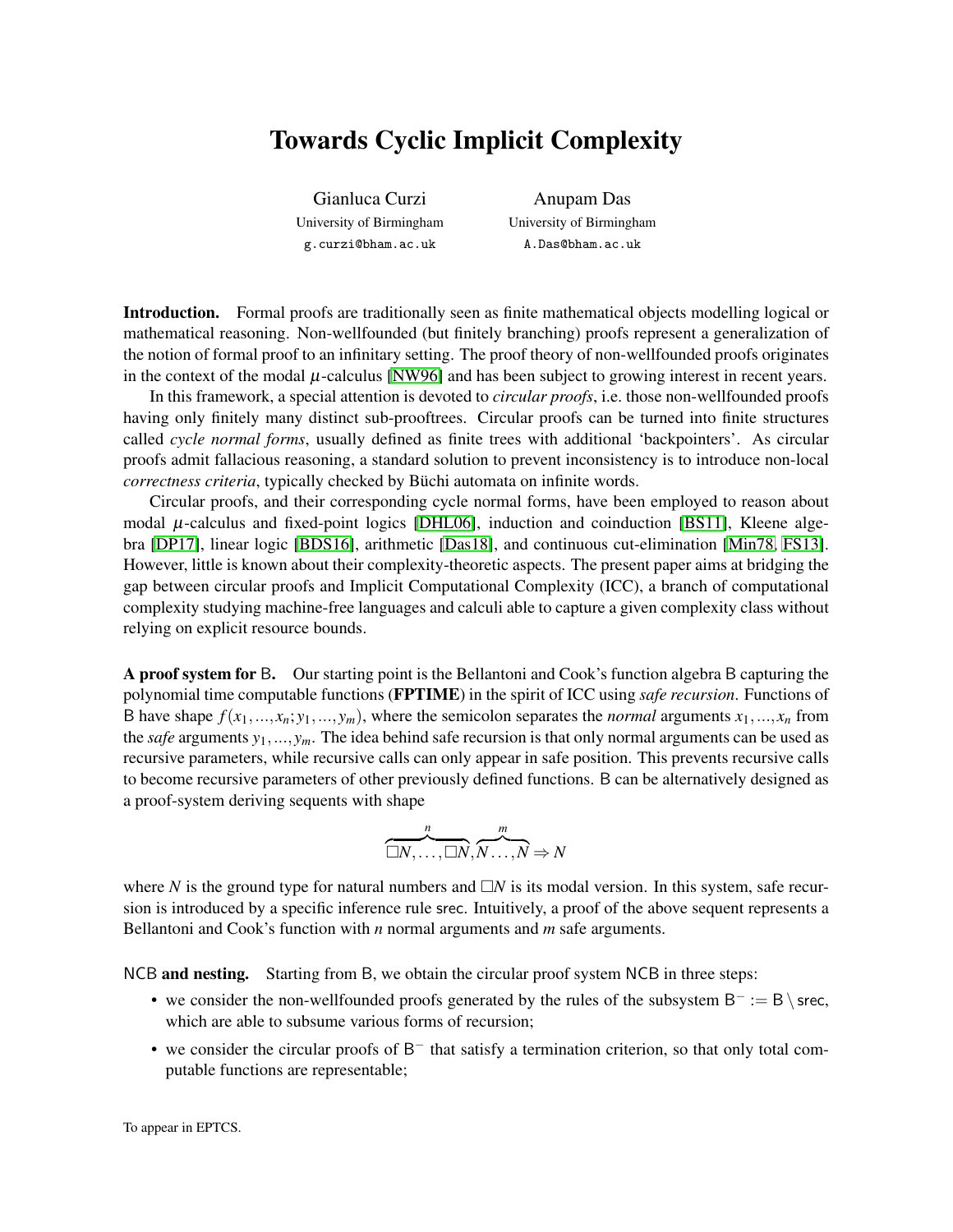• we introduce a 'safety' criterion in order to prevent non-safe recursion schemes to be represented in this infinitary setting.

Despite NCB having only ground types, it is able to define safe recursion schemes that nest the recursive calls, a property that typically arises in higher-order recursion. As an example, NCB is able to represent the exponential function  $exp(x) = \lambda y \cdot 2^x + y$  defined as follows:

$$
\exp(0) = \lambda y.y + 1
$$
  
 
$$
\exp(x+1) = \lambda y.\exp(x)(\exp(x)(y))
$$

This is in fact a peculiar feature of circular proofs which has been extensively studied by Das in [\[Das21\]](#page-2-8), who has shown that the number-theoretic functions definable by type level *n* proofs of a circular version of system T are exactly those ones definable by type level  $n+1$  proofs of T. To make this point more apparent, consider the following higher-order recursion operator:

$$
\mathsf{rec}_A:\Box N\to (\Box N\to A\to A)\to A\to A
$$

with  $A = N \rightarrow N$ , and  $f(x) = \text{rec}_A(x, h, g)$  is defined as  $f(0) = g$  and  $f(x+1) = h(x, f(x))$  for  $x > 0$ . By setting  $g := \lambda y : N \cdot y + 1$  and  $h := \lambda x : \square N \cdot \lambda u : N \to N \cdot (\lambda y : N \cdot (u(u(y)))$  we can easily check that  $exp(x; y) = rec_A(x, h, g)(y)$ . The fact that higher-order safe recursion can be used to define the class of the elementary time functions (FELEMENTARY) has already been noticed by Hofmann in [\[Hof97\]](#page-2-9), where the type system SLR (Safe Linear Recursion) is introduced to lift B to a higher-order setting. The system uses a variant of the operator rec*<sup>A</sup>* with a linearity restriction preventing the recursive calls to be duplicated, and hence nested.

CB and characterizations. Following [\[Hof97\]](#page-2-9), we impose a linearity criterion to rule out the nesting of recursive calls by controlling the interplay between loops and the cut rule. The resulting circular proof system is called CB. Intuitively, CB can be seen as a circular version of B, while NCB generalizes CB allowing nested versions of the safe recursion scheme. The main results of our paper are the following:

## Theorem.

- *A function is representable in* NCB *iff it is in* FELEMENTARY*.*
- *A function is representable in* CB *iff it is in* FPTIME*.*

Completeness is easily achieved by showing how to represent a given class of functions in the circular proof system. By contrast, soundness is subtler, as it relies on a translation of circular proofs, which are essentially coinductive objects, into the functions of an inductively defined function algebra. In particular, in order to define the nesting of recursive calls, the function algebra for NCB crucially requires the introduction of 'auxiliary functions' (or oracles).

Conclusions. The widespread approach to ICC is based on the introduction of inductively defined languages or calculi endowed with recursion mechanisms whose strength is carefully calibrated in order to increase in complexity while not overstepping a given bound on computation. The circular proof systems CB and NCB pave the way to a radically different, top-down approach, where coinductive reasoning plays a central role. Circular proofs are able to subsume various forms of recursion, and in some cases are even able to express non-terminating computation. Therefore, the characterization results are achieved by imposing global proof-theoretical conditions weakening the computational content of the system.

As a future direction, we are planning to design higher-order versions of NCB and CB to reformulate the above results into a more general setting.